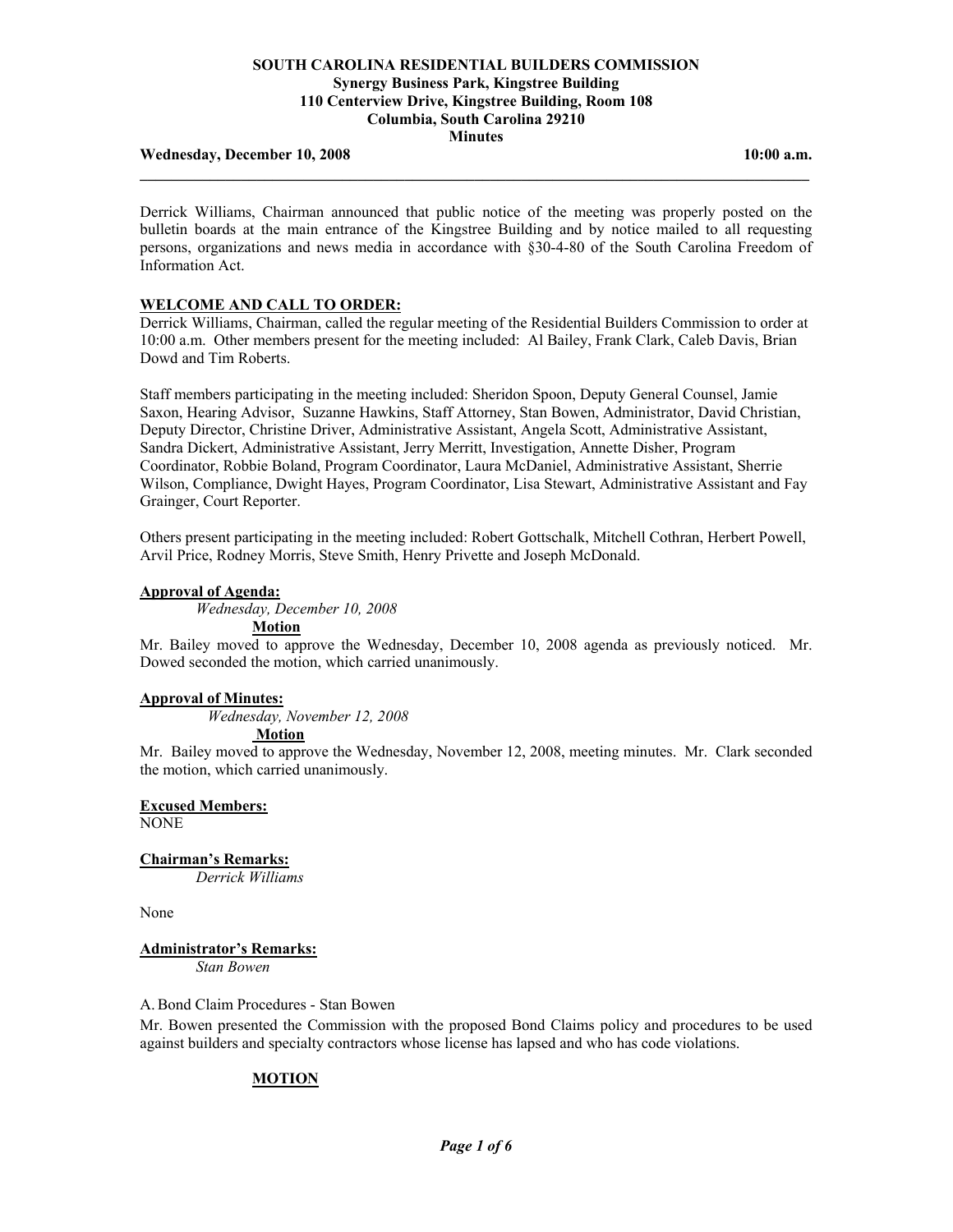## Wednesday, December 10, 2008 **10:00 a.m. 10:00 a.m.**

Mr. Bailey made a motion to accept the proposed bond claims procedures. Mr. Davis seconded the motion, which carried unanimously.

**\_\_\_\_\_\_\_\_\_\_\_\_\_\_\_\_\_\_\_\_\_\_\_\_\_\_\_\_\_\_\_\_\_\_\_\_\_\_\_\_\_\_\_\_\_\_\_\_\_\_\_\_\_\_\_\_\_\_\_\_\_\_\_\_\_\_\_\_\_\_\_\_\_\_\_\_\_\_\_\_\_\_\_\_\_\_** 

#### **Advisory Opinions:**

 *Sheridon Spoon* NONE

# **Legislative Update:**

 *Robert Selman* 

Mr. Bowen informed the Commission that Mr. Selman was not present, but asked that he inform the Commission that he has met with the Home Builders Association on proposed upcoming legislation. Once he receives any proposals he would present it to Commission for their input.

#### **Office of Licensure and Compliance**

 *David Christian* 

Mr. David Christian, Assistant Deputy Director of Office Of Licensure and Compliance informed the Commission that LLR has consolidated all the licensure boards. He introduced his staff Mrs. Annette Disher, Program Coordinator, responsible for renewal licenses; Mr. Robbie Boland, Program Coordinator, responsible for Initial licenses; Laura McDaniel, responsible initial applications; Compliance Section Sherrie Wilson, monitors compliance for all the Boards, Dwight Hayes, Legal Counsel for the licensing section and responsible for non-routine renewal matters and follows all consent agreements, and Lisa Stewart, Executive Assistant.

#### **Old Business:**

None

#### **New Business:**

#### **Recommendation of Investigation Review Committee: MOTION**

Mr. Bailey made a motion, to approve the recommendations of the Investigative Review Committee. Mr. Davis seconded the motion, which carried unanimously.

#### **Application Review:**

*Mr. Robert Gottschalk, Jr.* 

Mr. Gottschalk appeared before the Commission because he answered "yes" on his Residential Builder's Renewal Application there have been any judgments, liens or claims filed against his or his business entities that he has been associated with within the past five (5) years. Due to Mr. Gottschalk's answer the application could not be processed in a routine manner. Mr. Gottschalk waived his right to counsel.

Mr. Gottschalk appeared before the Commission and offered the following testimony. Mr. Gottschalk testified that he did not realize that his wife had made payment arrangements with Department of Revenue to repay back taxes for 2005 and 2006.

Mrs. Thomasine Gottschalk testified that she made payment arrangements with Department of Revenue. The payment arrangements is to be paid by October 2009, but should be paid out in January 2009. The amount of the lien is Twenty-Six Hundred (\$2600) Dollars.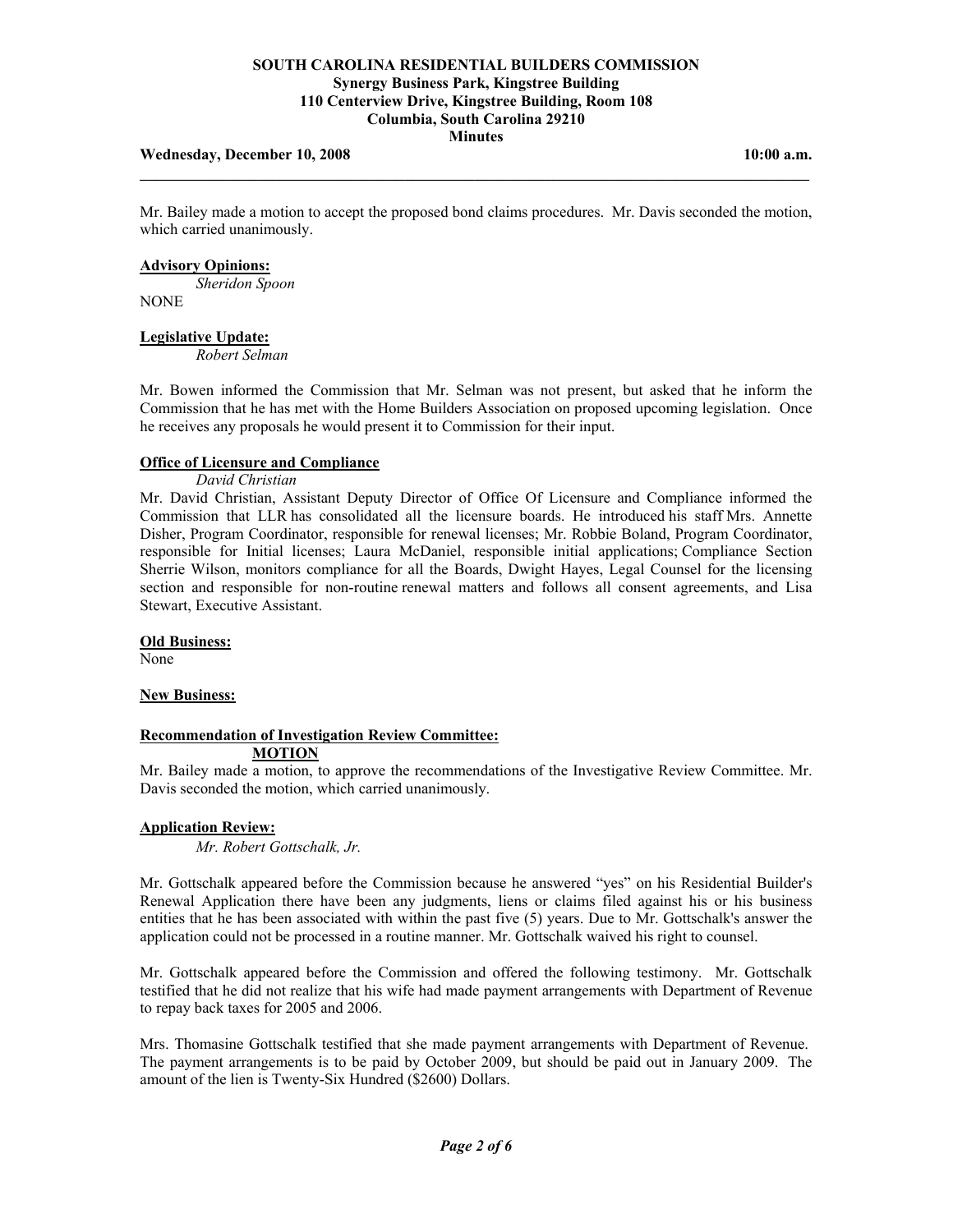Wednesday, December 10, 2008 **10:00 a.m. 10:00 a.m.** 

*(This proceeding was recorded by a court reporter in order to produce a verbatim transcript if requested in accordance with the law.)* 

**\_\_\_\_\_\_\_\_\_\_\_\_\_\_\_\_\_\_\_\_\_\_\_\_\_\_\_\_\_\_\_\_\_\_\_\_\_\_\_\_\_\_\_\_\_\_\_\_\_\_\_\_\_\_\_\_\_\_\_\_\_\_\_\_\_\_\_\_\_\_\_\_\_\_\_\_\_\_\_\_\_\_\_\_\_\_** 

# **MOTION**

Mr. Bailey made a motion to approve Mr. Gottschalk Residential Builders Renewal Application. Mr. Clark seconded the motion, which carried unanimously.

## *Mr. K. Patrick Brown*

Mr. Brown appeared before the Commission because to ask that his credentials and work experience which he submitted on his Residential Builder's Application be approved. Mr. Roberts recused himself. Mr. Brown waived his right to counsel.

Mr. Brown appeared before the Commission and offered the following testimony. Mr. Brown testified that he would like to build his own home. He attended Greenville Technical College where he received a degree in Architectural Engineering. He has worked as a Building Administrator and Inspector for a number of years.

*(This proceeding was recorded by a court reporter in order to produce a verbatim transcript if requested in accordance with the law.)* 

## **MOTION**

Mr. Davis made a motion to exempt Mr. Brown from taking the Residential Builders Examination. Mr. Bailey seconded the motion. The motion did not carry. There were three nay votes. Mr. Dowd, Mr. Clark and Mr. Williams voted nay. Chairman Williams stated that Mr. Brown needed to take the examination.

# *Mr. Rodney O. Morris*

Mr. Morris appeared before the Commission because he answered "yes" on his Residential Home Inspector's Application that he has been convicted of pled guilty or nolo contendere to a criminal offense. Due to Mr. Morris answer the application could not be processed in a routine manner. Mr. Morris waived his right to counsel.

Mr. Morris appeared before the Commission and offered the following testimony. Mr. Morris testified that he was convicted on January 7, 2003, of a driving under the influence and two counts of possession of cocaine and possession of cocaine in 1/2 mile of a school. This incident happened in 2002 when he was very young and a low part of his life. He was convicted 12 years suspended to 5 years probation. He is currently on probation and will be for another 4 years. His probation requires drug testing.

#### *(This proceeding was recorded by a court reporter in order to produce a verbatim transcript if requested in accordance with the law.)*

#### **MOTION**

Mr. Davis made a motion, to allow Mr. Morris to take the Residential Builder's Examination. Mr. Morris license will be issued in a probationary status until such time as he has completed his probation. Mr. Davis seconded the motion, which carried unanimously.

#### *Mr. Arvil Price*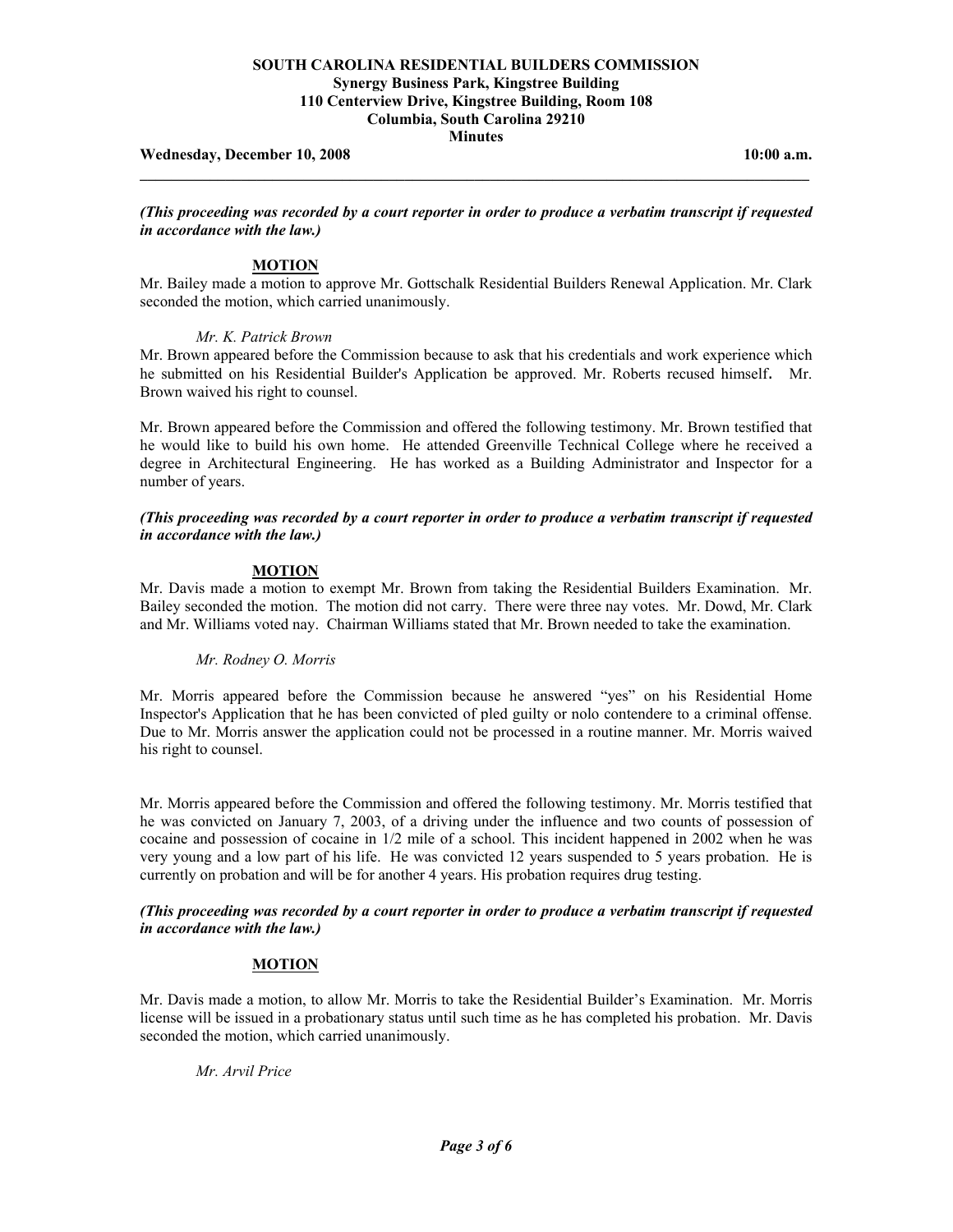#### Wednesday, December 10, 2008 **10:00 a.m. 10:00 a.m.**

Mr. Arvil Price Mr. Price appeared before the Commission because he answered "yes" on his Residential Builders Home Inspector's Application that there has been judgments, liens or claims filed against him or any business with which he has been associated with in the past 5 years.

**\_\_\_\_\_\_\_\_\_\_\_\_\_\_\_\_\_\_\_\_\_\_\_\_\_\_\_\_\_\_\_\_\_\_\_\_\_\_\_\_\_\_\_\_\_\_\_\_\_\_\_\_\_\_\_\_\_\_\_\_\_\_\_\_\_\_\_\_\_\_\_\_\_\_\_\_\_\_\_\_\_\_\_\_\_\_** 

Mr. Price appeared before the Commission and offered the following testimony. Mr. Price testified that he is in the process of making payment arrangements with North Carolina Department of Revenue to satisfy the lien.

#### *(This proceeding was recorded by a court reporter in order to produce a verbatim transcript if requested in accordance with the law.)*

#### **MOTION**

Mr. Bailey made a motion to enter into executive session to seek legal advice. Mr. Mr. Davis seconded the motion, which carried unanimously. Mr. Clark made a motion to come out of executive session. Mr. Roberts seconded the motion, which carried unanimously.

#### **MOTION**

Mr. Bailey made a motion to approve Mr. Price's Home Inspectors License until April 30, 2009. If Mr. Price does not provide information from North Carolina Department of Revenue stating that payment arrangements has been made to repay the lien his license will be suspended. Mr. Davis seconded the motion, which carried unanimously.

 *Mr. Mitchell Cothran, Sr.* 

Mr. Cothran appeared before the Commission because he would like to be exempt from taking the Residential Heating & Air and Electrical Examinations.

Mr. Cothran appeared before the Commission and offered the following testimony. Mr. Cothran testified that he took the Heating  $\&$  Air examination years ago in North Carolina. He thought that was the only examination he had to take. He has been in the business for approximately 30 years.

## *(This proceeding was recorded by a court reporter in order to produce a verbatim transcript if requested in accordance to the law.)*

Mr. Bailey made a motion to approve Mr. Cothran's Residential Heating and Air and Electrical license. Mr. Roberts seconded the motion, which carried unanimously.

## *Mr. Herbert L. Powell, Jr.*

Mr. Herbert Powell, Jr. Mr. Powell appeared before the Commission to ask that his credentials and experience which he submitted on his Residential Electrical Application be approved. Mr. Powell waived his right to counsel.

Mr. Powell appeared before the Commission and offered the following testimony. Mr. Powell testified that he has been in the business for several years and has been licensed as a Master Electrician for many years. He testified that the City of Sumter will not accept any licenses that have a Grandfather Classifications after January 2009. The Commission allowed that they will not accept his license because the license states that he has a grandfather license.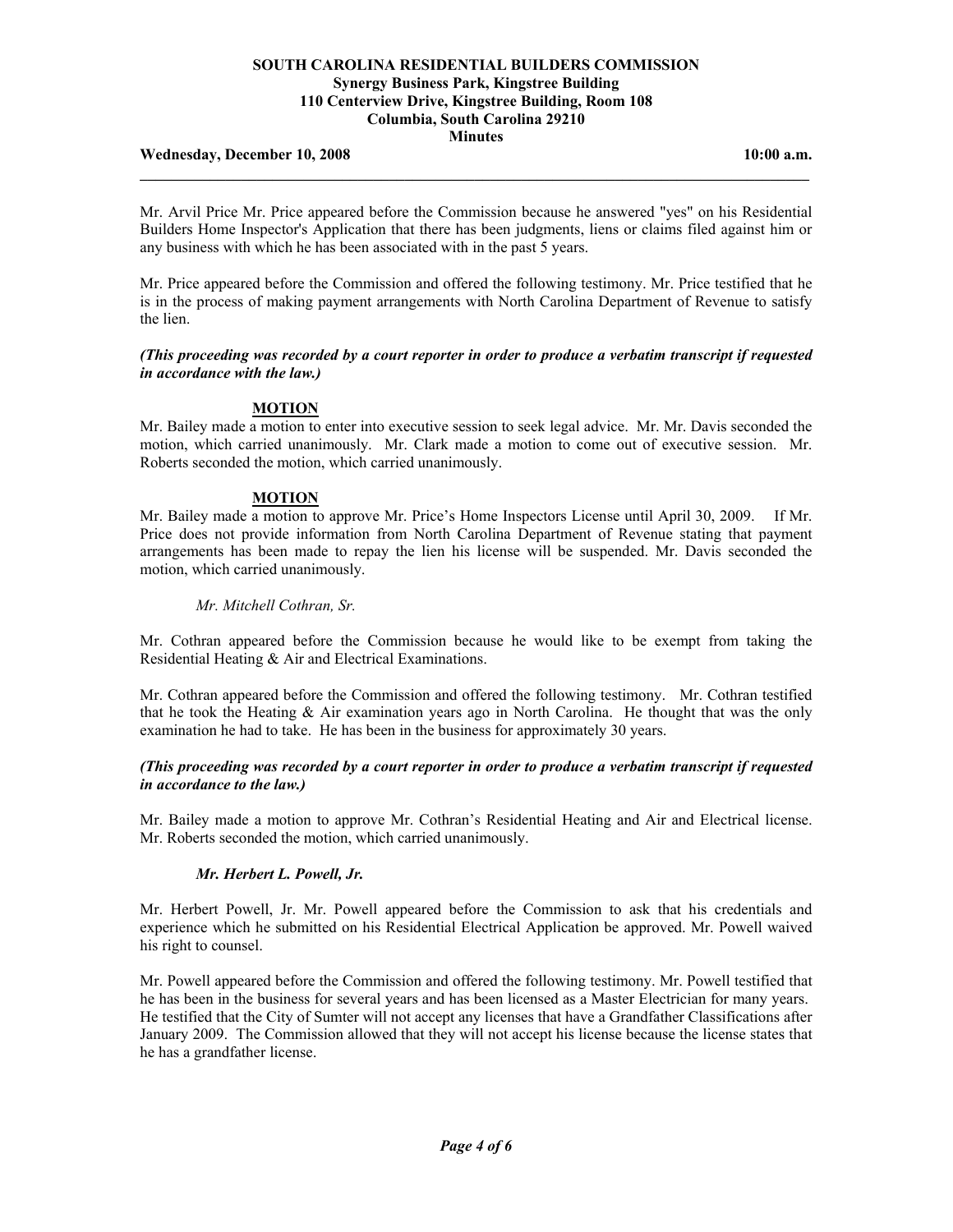#### Wednesday, December 10, 2008 **10:00 a.m. 10:00 a.m.**

Mr. Sheridon Spoon advised that with the Commission's approval he and Mr. Bowen will send the City of Sumter a letter stating the Commission's decision. The Commission considers Mr. Powell to be in good standing and will provide that information to the City of Sumter.

**\_\_\_\_\_\_\_\_\_\_\_\_\_\_\_\_\_\_\_\_\_\_\_\_\_\_\_\_\_\_\_\_\_\_\_\_\_\_\_\_\_\_\_\_\_\_\_\_\_\_\_\_\_\_\_\_\_\_\_\_\_\_\_\_\_\_\_\_\_\_\_\_\_\_\_\_\_\_\_\_\_\_\_\_\_\_** 

#### *(This proceeding was recorded by a court reporter in order to produce a verbatim transcript if requested in accordance with the law.)*

# **Hearing Officer's Recommendations:**

# **Mr. Jamie Saxon, Hearing Advisor**

Ms. Suzanne Hawkins informed the Commission that Mr. Joe Connell was not present and she would be presenting the following cases:

## *Mr. Edwin Martin*

Mr. Martin was not present. Mr. Roberts asked to be recused.

# **MOTION**

Mr. Clark made a motion, to approve the Hearing Officer's recommendations against Mr. Edwin Martin. Mr. Bailey seconded the motion, which carried unanimously.

#### *Ms. Holly Wilson*

Ms. Wilson was not present.

#### **MOTION**

Mr. Dowd made a motion, to approve the Hearing Officer's recommendations against Ms. Holly Wilson. Mr. Clark seconded the motion, which carried unanimously.

### *Mr. Anthony Davis*

Mr. Davis was not present.

#### **MOTION**

Mr. Dowd made a motion, to approve the Hearing Officer's recommendations against Mr. Anthony Davis. Mr. Clark seconded the motion, which carried unanimously.

*(Theses proceedings were recorded by a court reporter in order to produce a verbatim transcript if requested in accordance with the law.)* 

# **Administrative Hearing:**

 *Mr. Henry R. Privette, Jr.* 

Ms. Suzanne Hawkins represented the state. Mr. Privette was represented by Mr. Steve L. Smith, Esquire. Ms. Hawkins informed the Commission that through evidence and testimony Mr. Privette has failed to maintain a bond; his auctioneer's license was suspended, entered into a consent agreement stating that he would not enter into the furniture business again. Also, 2004, he was permanently adjoined from the furniture business and he has violated the practice act and request that his license be revoked.

Mr. Privette appeared before the Commission and offered the following testimony. Mr. Privette testified that he was in the furniture business for a number of years. After several the company went out of business and several of the customers received refunds and several did not. He was convicted of ten (10) counts of wire fraud. He has monies set aside to make restitution to the customers. These cases are currently being